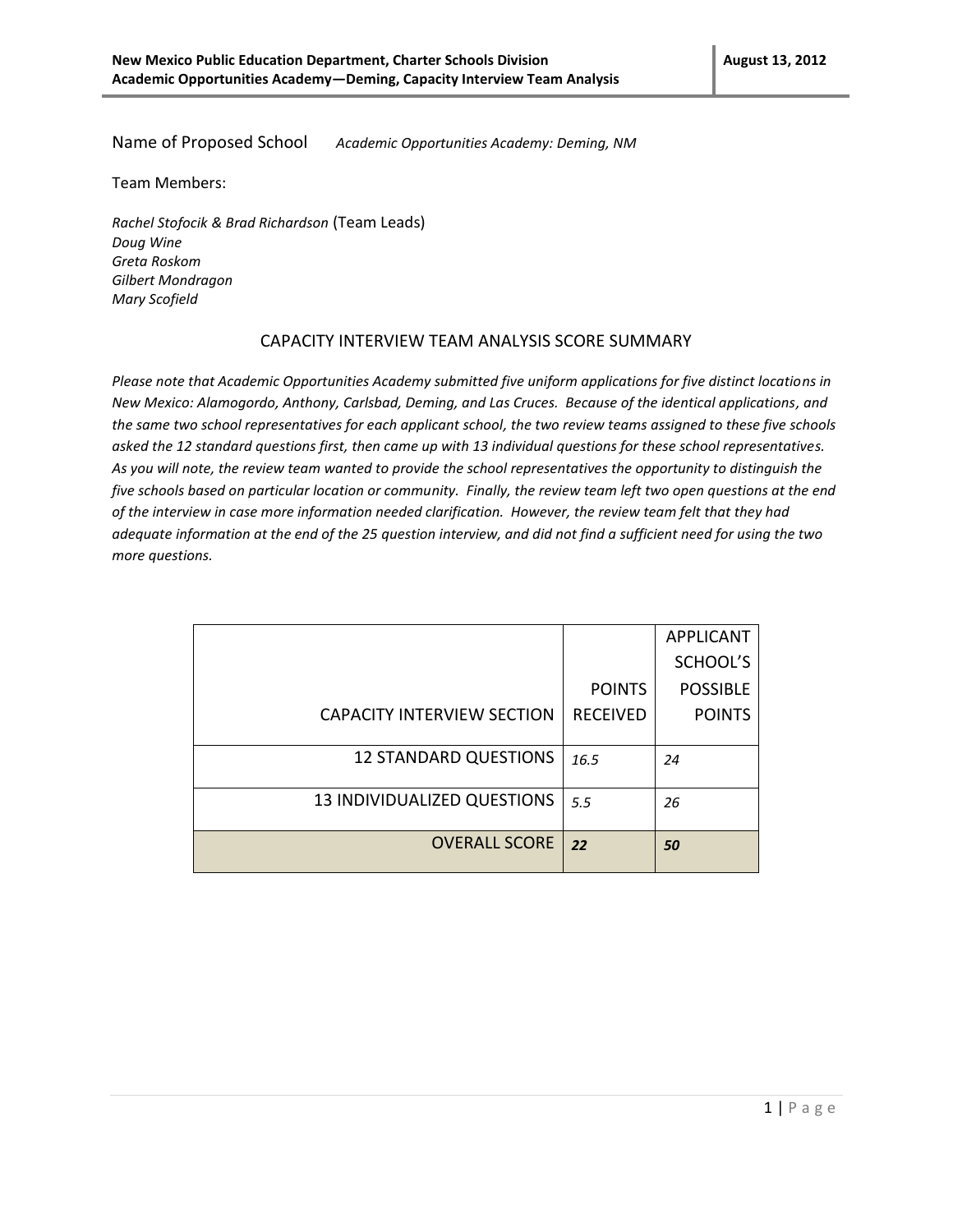| <b>Educational</b><br>Plan | Describe a typical day for a student in your school. Please be as concise and specific as<br>1.<br>possible; consider the teachers, the materials, the class, the parents, ancillary staff,<br>etc. If the typical day will differ by school, please describe those differences.                                                                                                                                                                                              |
|----------------------------|-------------------------------------------------------------------------------------------------------------------------------------------------------------------------------------------------------------------------------------------------------------------------------------------------------------------------------------------------------------------------------------------------------------------------------------------------------------------------------|
| 1                          | <b>Comments:</b><br>The review team determined that the group did not fully answer the question. Specifically,<br>the review team still did not understand how classes and grades were separated, we did<br>not understand the schedule, we did not understand exactly how the school day would be<br>created by student need, or how can you manage something like this with 300 students.                                                                                   |
| <b>Educational</b>         | What is your plan if the school's actual enrollment population is different from the<br>2.                                                                                                                                                                                                                                                                                                                                                                                    |
| Plan                       | targeted population you originally intended to serve?<br>If your plan will differ by school, please describe those differences.                                                                                                                                                                                                                                                                                                                                               |
| $\overline{2}$             | <b>Comments:</b><br>The review team agreed that once the question was clarified for the founders, they<br>answered it well. They brought up the bilingual program, serving students coming from<br>foster care etc.                                                                                                                                                                                                                                                           |
| <b>Governance</b>          | Please explain the delineated roles and responsibilities of, and the relationships<br>3.<br>between, the founders, the governing body, and the school's administration during the<br>transitional period between the planning year and the first year of operations.<br>Describe how those relationships evolve over the full term of the charter.<br>If the evolving roles, responsibilities, and relationships will differ by school, please<br>describe those differences. |
|                            | <b>Comments:</b><br>The review team agreed that the founders' responses demonstrated a lack of<br>understanding of NM Charter School Governance Laws. They did not have a concrete plan<br>for the transition or delineation of roles.                                                                                                                                                                                                                                        |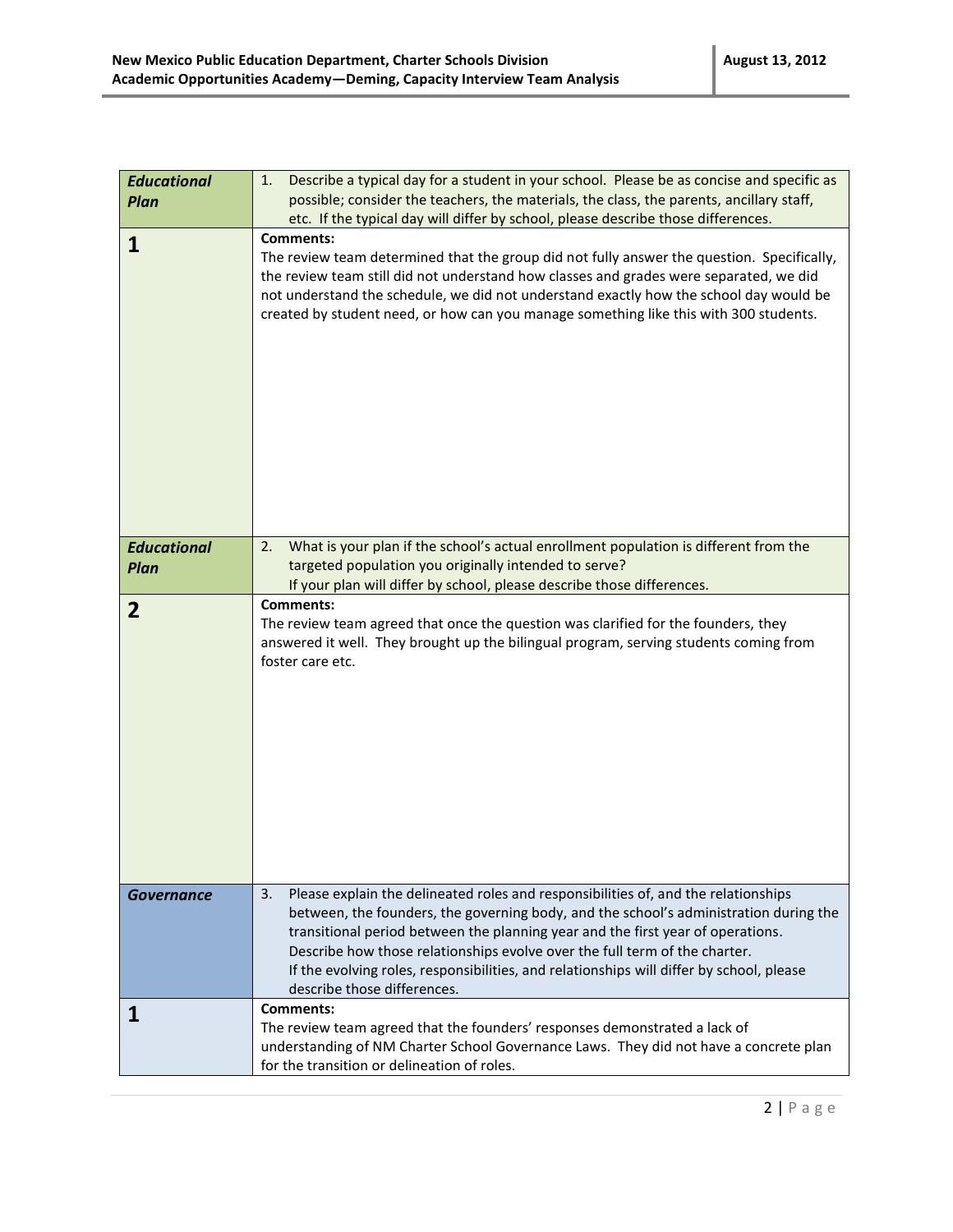| <b>Governance</b> | How does the school's governing body exercise its oversight and accountability? What<br>4.<br>does the governing body have oversight of?<br>If this will differ by school, please describe those differences.                                                                                                                                                                                                                                     |
|-------------------|---------------------------------------------------------------------------------------------------------------------------------------------------------------------------------------------------------------------------------------------------------------------------------------------------------------------------------------------------------------------------------------------------------------------------------------------------|
| 2                 | <b>Comments:</b><br>The review team agreed that the beginning of the response was confusing, but as the<br>applicants continued, their understanding of governing body (GB) accountability and<br>oversight was correct and clear.                                                                                                                                                                                                                |
| <b>Facility</b>   | Describe your plan for acquiring a facility and ensuring that the facility meets<br>5.<br>educational occupancy standards required by applicable New Mexico construction<br>codes. Whose responsibility is it to carry out this major piece of opening a charter<br>school?<br>If the plan will differ by school site, please describe those differences.                                                                                         |
| 1.5               | <b>Comments:</b><br>The review team decided that while the founders appear to have made progress on this<br>aspect-they have a charter school real estate agent, they have visited buildings where<br>businesses have closed—they never offered specifics regarding a potential facility in each<br>location. Rather the answer was vague and never attempted to cover the specifics of<br>Anthony, Alamogordo, Carlsbad, Deming, and Las Cruces. |
| <b>Facility</b>   | If you cannot find a building that meets PSFA approval, what is your next steps plan?<br>6.<br>If the next steps plan will differ by school site, please describe those differences.                                                                                                                                                                                                                                                              |
| ı                 | <b>Comments:</b><br>The review team agreed that the founders' answer to this question demonstrated their lack<br>of research and understanding in New Mexico facilities laws. While the applicants are<br>coming from Texas, the review team agreed that they should have done more research                                                                                                                                                      |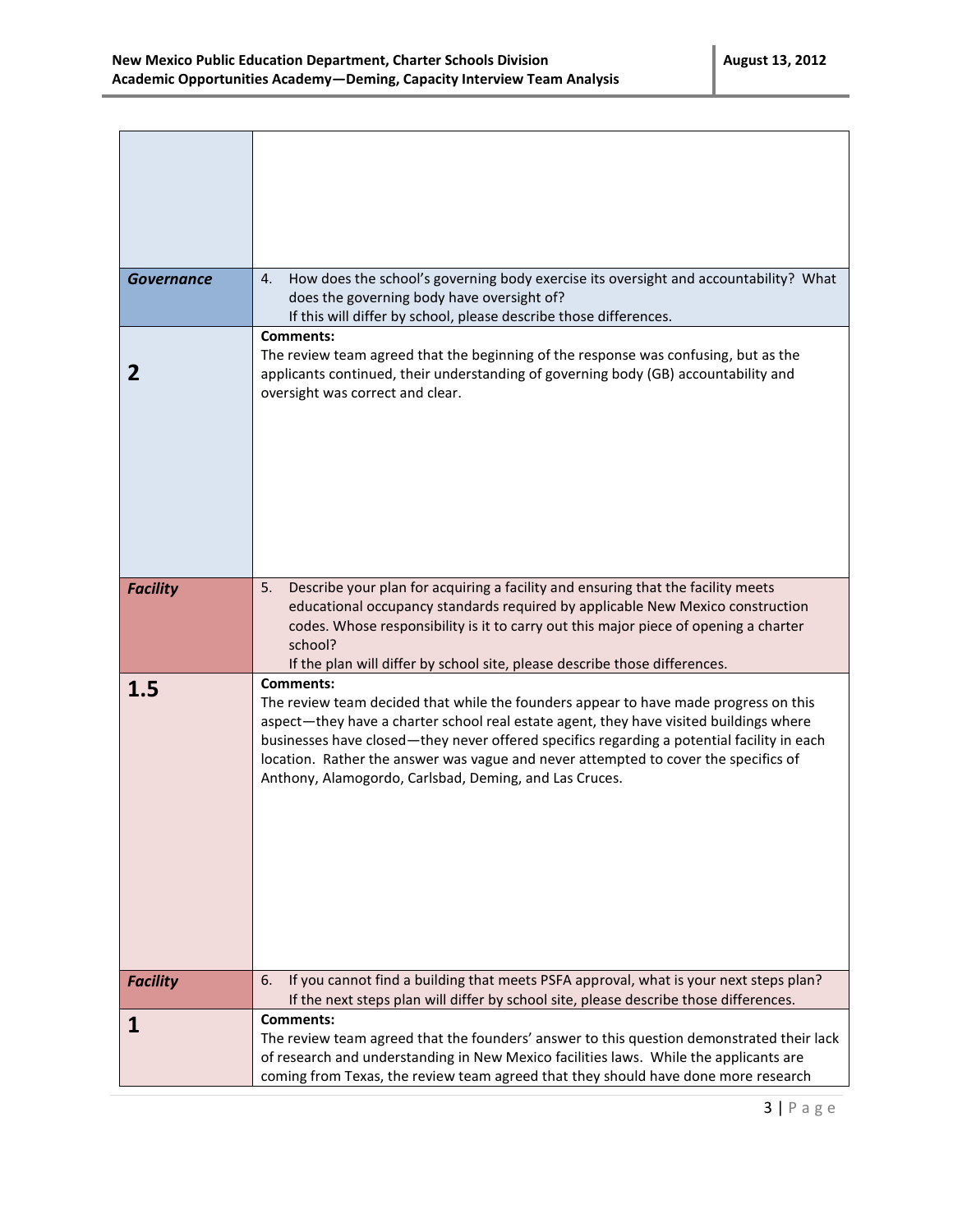|                     | regarding New Mexico Charter Schools prior to the interview (they were given the<br>questions beforehand).                                                                                                                                                                         |
|---------------------|------------------------------------------------------------------------------------------------------------------------------------------------------------------------------------------------------------------------------------------------------------------------------------|
| <b>Finance</b>      | How are you going to open your school without federal start-up funds?<br>7.<br>If the plan will differ by school, please describe those differences.                                                                                                                               |
| 0                   | <b>Comments:</b><br>The review team agreed that the founders' answer to this question revealed their<br>unpreparedness for funding without start-up funds. The founders offered a "personal loan"<br>from a friend as an option though they also admitted that this was not legal. |
| <b>Finance</b>      | If something in your budget is not working as planned, for instance, you do not get the<br>8.<br>desired enrollment numbers for the first year, what will be your plan of action?<br>If the plan of action will differ by school site, please describe those differences.          |
| $\overline{2}$      | <b>Comments:</b><br>The review team agreed that the founders did have a plan in place regarding how to<br>prioritize funding based on enrollment numbers.                                                                                                                          |
| <b>Policies and</b> | If your school requires a change to the original charter contract what is the process for<br>9.<br>your governing body to address that change?                                                                                                                                     |
| <b>Procedures</b>   | If the process will differ by school site, please describe those differences.                                                                                                                                                                                                      |
| $\mathbf{2}$        | Comments:                                                                                                                                                                                                                                                                          |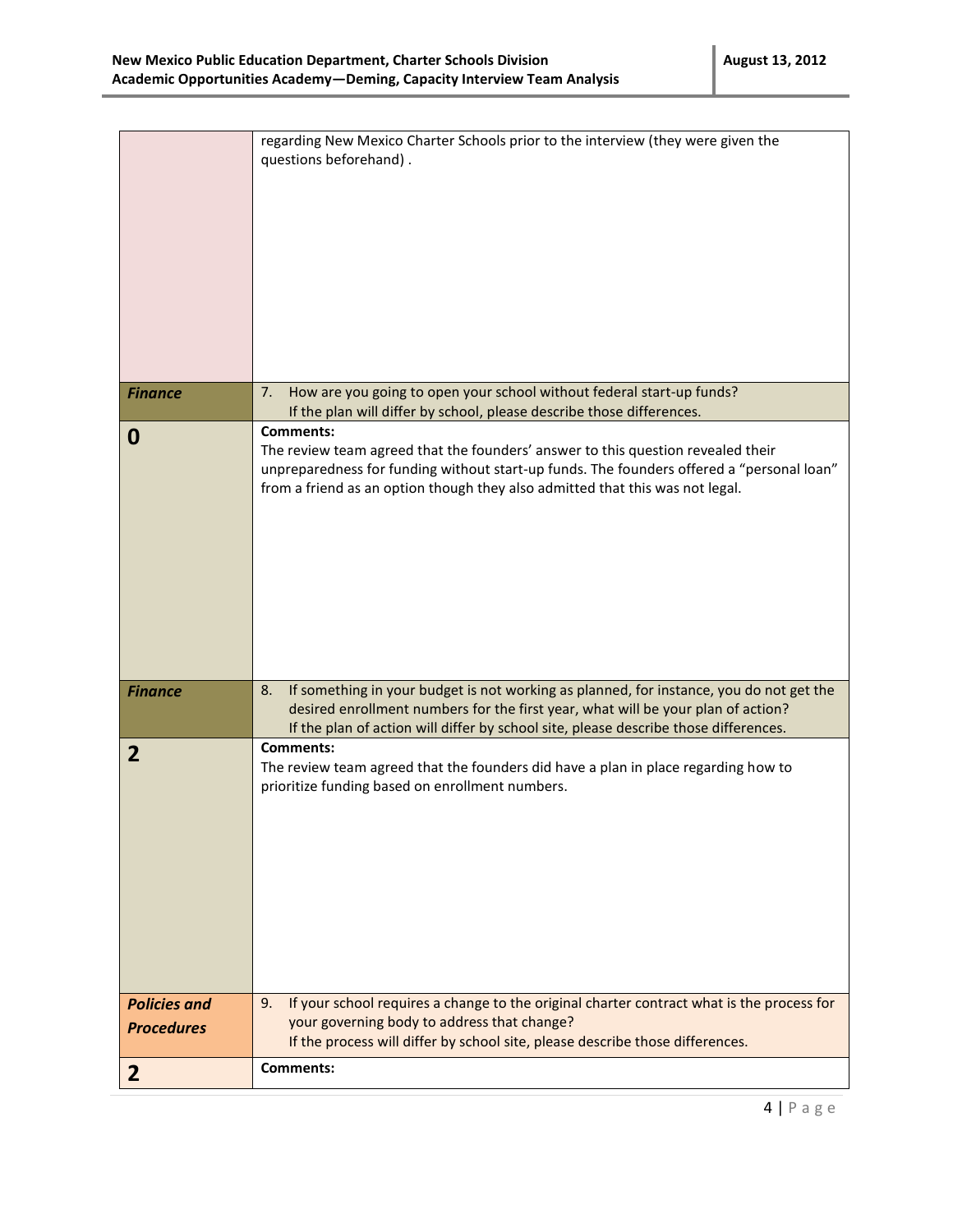| <b>Policies and</b><br><b>Procedures</b> | 10. What role do policies have in the operation of a school? What triggers the need for a<br>policy?                                                                                                                                                                                                                                                                                                              |
|------------------------------------------|-------------------------------------------------------------------------------------------------------------------------------------------------------------------------------------------------------------------------------------------------------------------------------------------------------------------------------------------------------------------------------------------------------------------|
| 1.5                                      | <b>Comments:</b><br>The review team agreed that one of the founder's ideas was sufficient. However, when the<br>other founder spoke, he said things that raised concerns among the review team. This<br>discrepancy among answers between the two founders became a trend in several of their<br>answers.                                                                                                         |
| <b>Policies and</b><br><b>Procedures</b> | 11. What do you anticipate your process will be for developing policies? How will you<br>ensure that your policies and procedures are not only compliant, but current and<br>effective?<br>If the process will differ by school site, please describe those differences.                                                                                                                                          |
| 1.5                                      | <b>Comments:</b><br>The review team determined that the founders were prepared to follow the legislature<br>closely and are seeking legal counsel for understanding many of the issues. However,<br>again, like the last question, the review team agreed that one of the founder's ideas was<br>sufficient. However, when the other founder spoke, he said things that raised concerns<br>among the review team. |
| <b>Planning Year</b>                     | 12. What major challenges do you anticipate during the planning year as you work to open                                                                                                                                                                                                                                                                                                                          |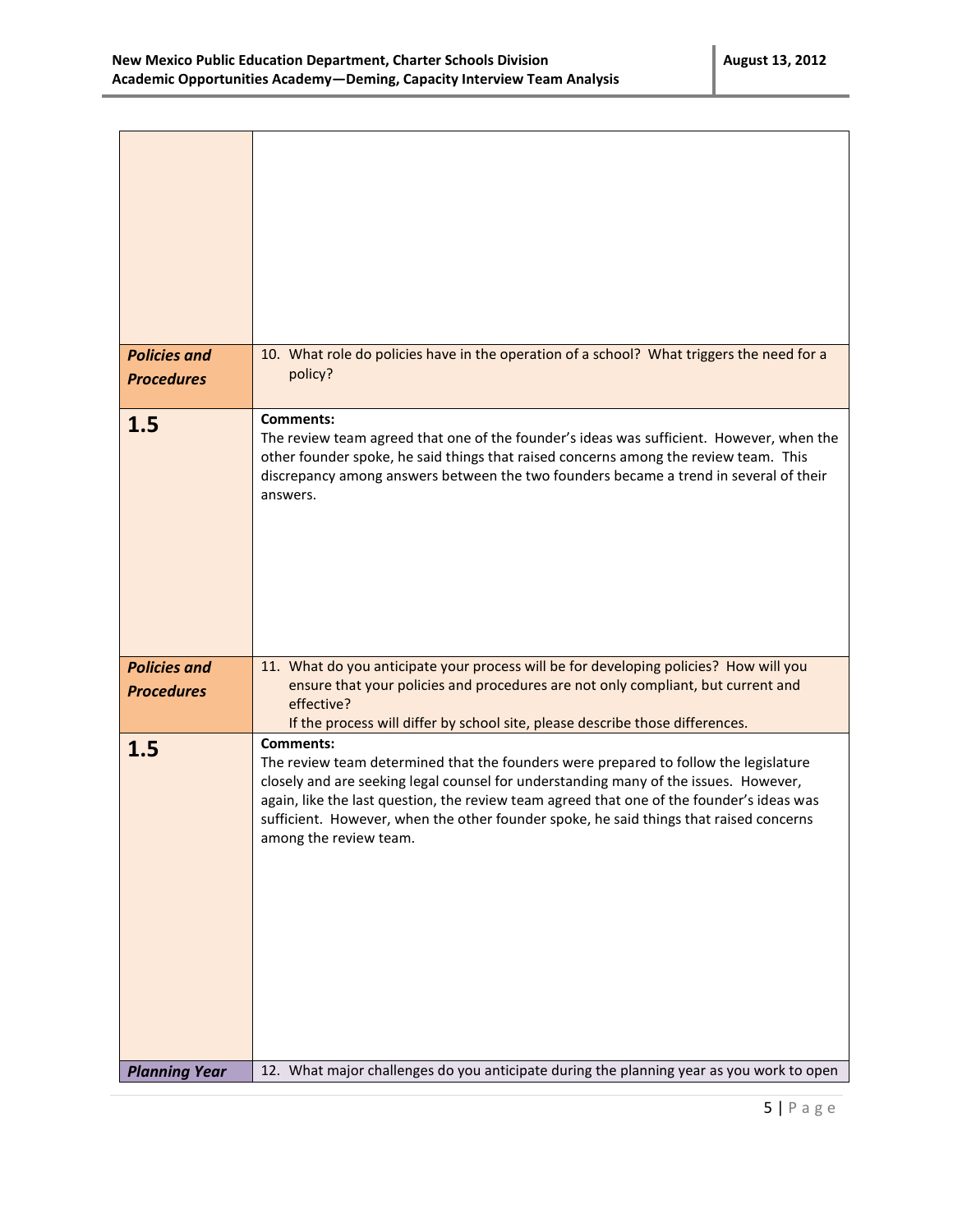|                                                                                                  | a new school? How do you envision organizing yourselves to carry out the tasks<br>required to open a school?                                                                                                                                                                                                                                                                                                                                                                             |
|--------------------------------------------------------------------------------------------------|------------------------------------------------------------------------------------------------------------------------------------------------------------------------------------------------------------------------------------------------------------------------------------------------------------------------------------------------------------------------------------------------------------------------------------------------------------------------------------------|
|                                                                                                  | If you anticipate the challenges to differ by school, please describe those differences.                                                                                                                                                                                                                                                                                                                                                                                                 |
| 1                                                                                                | Comments:<br>The review team agreed that the founders were aware of the planning-year tasks. They<br>mentioned the planning-year checklist. However, the review team agreed that they did not<br>mention any of the substantial challenges regarding the obvious amount of work that<br>comes with opening five schools at once in an unfamiliar state.                                                                                                                                  |
| <b>Review Team's</b><br><b>Individualized</b><br><b>Question:</b><br><b>Organization</b>         | 13. Please distill the Academic Opportunities Academy educational model into a brief<br>description, explaining how the combination of programs and approaches that make<br>up the model ensure high student outcomes. Describe any adjustments or adaptations<br>of the model that you plan to make for any of the five target communities to ensure<br>that it will serve the various student populations that will be served.                                                         |
| .5                                                                                               | <b>Comments:</b><br>The review team agreed that some of the description of the model helped the team better<br>understand the way the school would function. At the same time, many questions about<br>their model, considering all of the ideas proposed within their application, remained<br>unanswered.                                                                                                                                                                              |
| <b>Review Team's</b><br><b>Individualized</b><br><b>Question:</b><br><b>Mission &amp; Vision</b> | 14. In AOA's responses to the PSFA Questionnaire (in Appendix I of the application), Mark,<br>you wrote that you opened a private school to "test [your] ideas"  "until [your]<br>charter schools opened." Please describe what ideas specifically were being tested,<br>and how will the lessons you learned from those tests be applied to the proposed New<br>Mexico schools. What is the future of the private school in El Paso, should your<br>charters in New Mexico be approved? |
| 0                                                                                                | <b>Comments:</b><br>The founders described 90% student mastery of the idea that they were testing. Then,<br>they turned the question over to parent representatives of the EL Paso, private AOA to                                                                                                                                                                                                                                                                                       |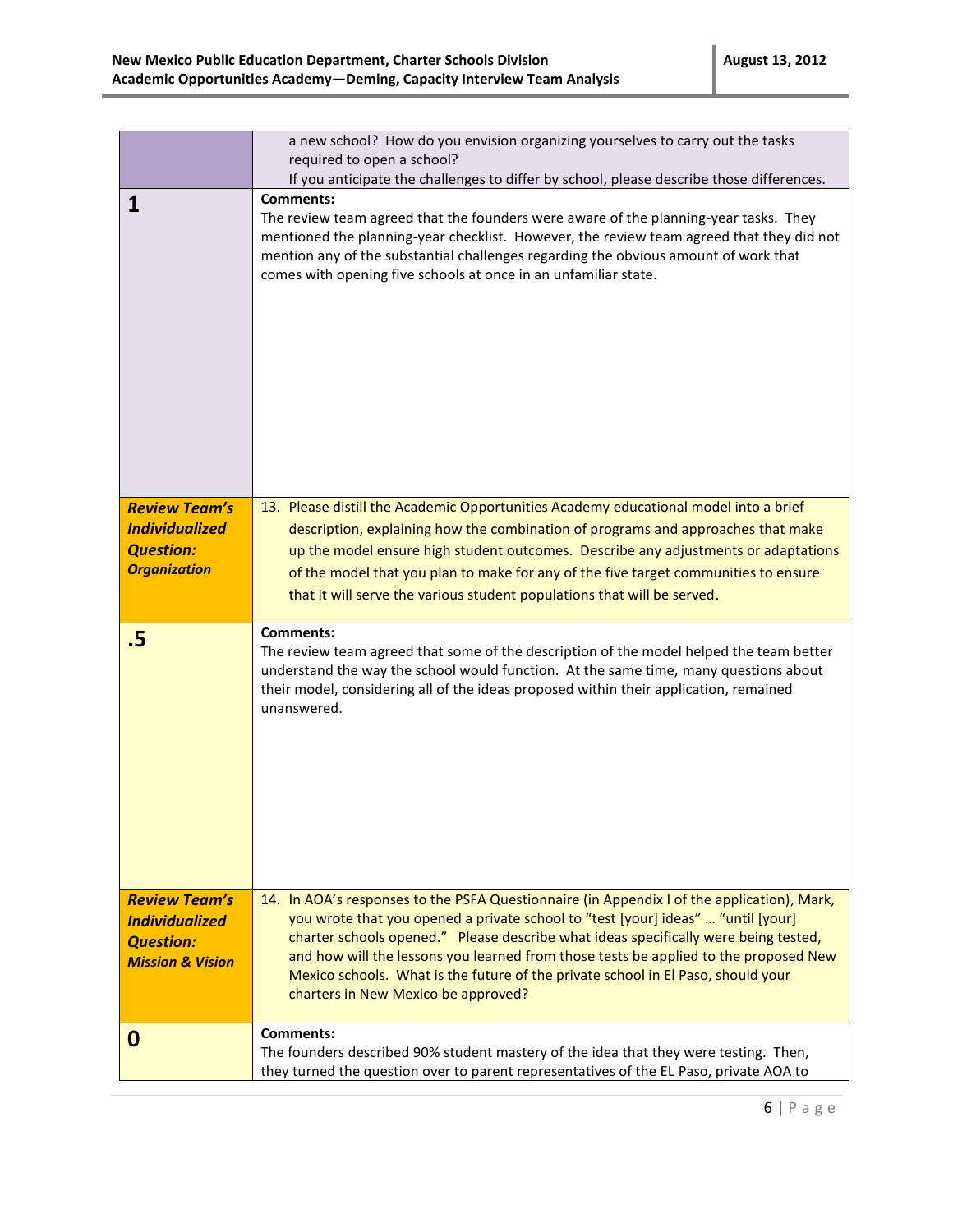| <b>Review Team's</b>                                                                     | testify to the effectiveness of that model; however, it was clear that the effectiveness of<br>the model is based on the educational outcomes of approximately 9-20 students in a<br>private school setting. The review team agrees that this model's effectiveness may not<br>translate well in a public charter school serving 300 students.<br>15. There are impressively high expectations for student achievement (academic,                                                                          |
|------------------------------------------------------------------------------------------|------------------------------------------------------------------------------------------------------------------------------------------------------------------------------------------------------------------------------------------------------------------------------------------------------------------------------------------------------------------------------------------------------------------------------------------------------------------------------------------------------------|
| <b>Individualized</b><br><b>Question:</b><br><b>Organization</b>                         | attendance, graduation, etc.) described in the Academic Opportunities Academy<br>application. What is your plan of action to ensure that all AOA students will meet<br>these expectations?                                                                                                                                                                                                                                                                                                                 |
| 1.5                                                                                      | <b>Comments:</b><br>The founders emphasized attendance monitoring in their response to this question. They<br>also discussed addressing the gaps and IEPs for each student. However, the review team<br>agreed that the founders did not address other challenges beyond attendance that<br>realistically accompany this goal.                                                                                                                                                                             |
| <b>Review Team's</b><br><b>Individualized</b><br><b>Question:</b><br><b>Organization</b> | 16. How will you support and sustain the Academic Opportunities Academies' graduation<br>requirement of 34 high school credits, in terms of staffing, scheduling, and budgeting?                                                                                                                                                                                                                                                                                                                           |
| 0                                                                                        | <b>Comments:</b><br>The review team agreed that the founders did not appear to know what their graduation<br>requirements were as proposed in the application. The review team would also note that<br>there was a difference in opinion among the two founders regarding the credit<br>requirement. The founders also revealed that they did not have a sound plan in place to<br>fully staff this requirement. They mentioned volunteers to teach classes who were<br>essentially without certification. |
| <b>Review Team's</b><br><b>Individualized</b><br><b>Question:</b>                        | 17. Charter Schools are often scrutinized for the way they support - or fail to support - the<br>success of students with disabilities. Please describe the specific plans and structures<br>you have decided to implement that will ensure that all Academic Opportunities                                                                                                                                                                                                                                |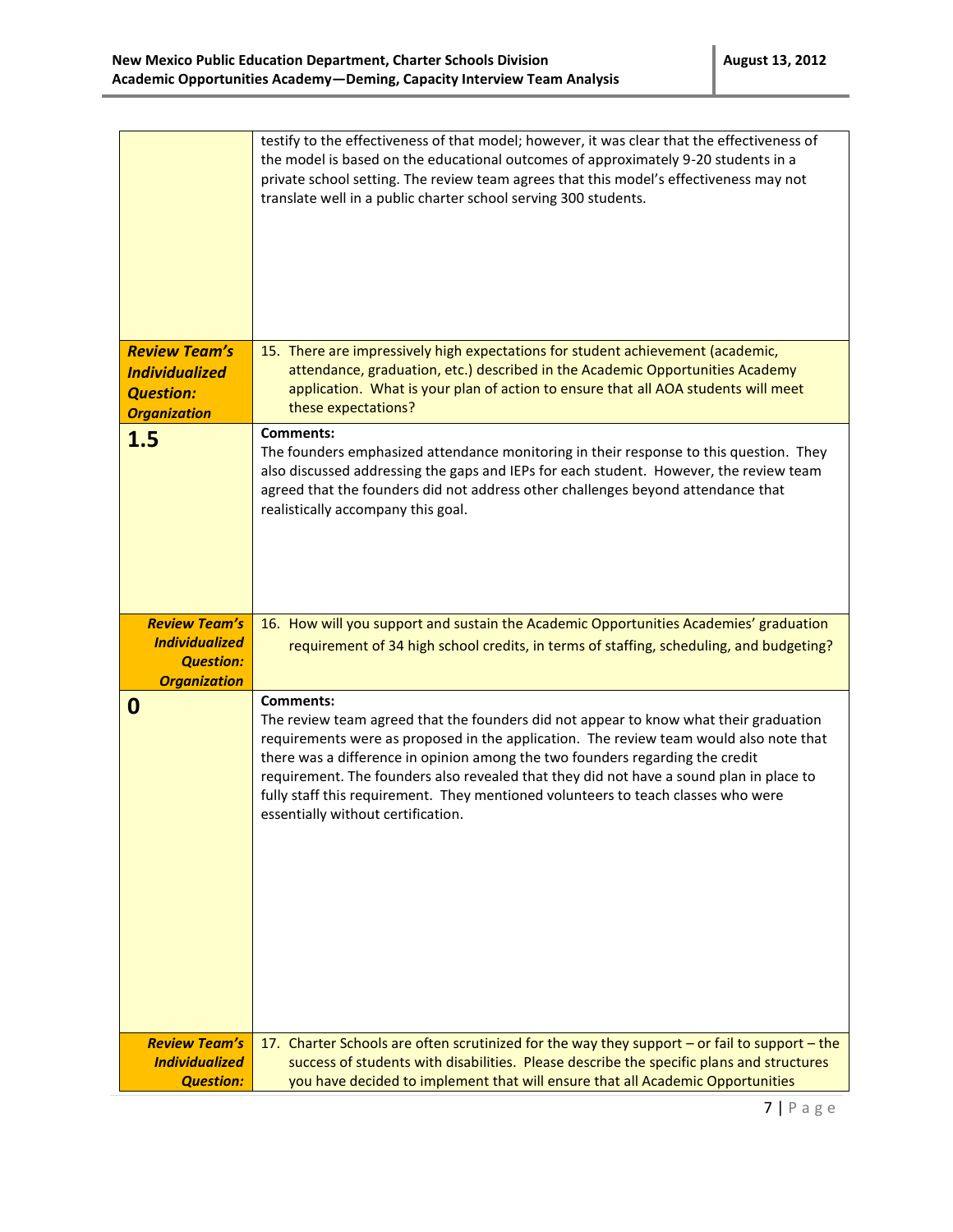| <b>Organization</b>                                                                      | Academies support students with disabilities, ensure their graduation, and facilitate<br>success in college and careers.                                                                                                                                                                                                                                               |
|------------------------------------------------------------------------------------------|------------------------------------------------------------------------------------------------------------------------------------------------------------------------------------------------------------------------------------------------------------------------------------------------------------------------------------------------------------------------|
| 1                                                                                        | <b>Comments:</b><br>The review team agreed that the answer was inadequate and uninformed. They proposed<br>one special education teacher for each school of 300-400 students. The review team would<br>note that the founders did not appear to understand how to establish a special education<br>program that is in accordance with federal and state law.           |
| <b>Review Team's</b><br><b>Individualized</b><br><b>Question:</b><br><b>Organization</b> | 18. Please elaborate on the role or roles of the Community Advisory Groups, explaining<br>not only their function, but to whom they answer and how they fit into the Academic<br>Opportunities Academies' decision-making processes.                                                                                                                                   |
| 1                                                                                        | <b>Comments:</b><br>The review team would like to note that the founders appeared to have different ideas<br>regarding the answer to this question. The review team agreed that while their answer<br>included important concepts such as community, parent, and student involvement and<br>support, the founder's plan to carry out this complex process was lacking. |
| <b>Review Team's</b><br><b>Individualized</b><br><b>Question:</b><br><b>Organization</b> | 19. Please describe the existing support for Academic Opportunities Academies in each of<br>the five target communities:<br>• Anthony                                                                                                                                                                                                                                  |
| 0                                                                                        | <b>Comments:</b><br>The review team agreed that in order to get any substance in these answers the team had<br>to continuously ask for clarifying questions of the founders. Even when prompted, the<br>review team agreed that the applicants did not have efficient responses demonstrating<br>community support.                                                    |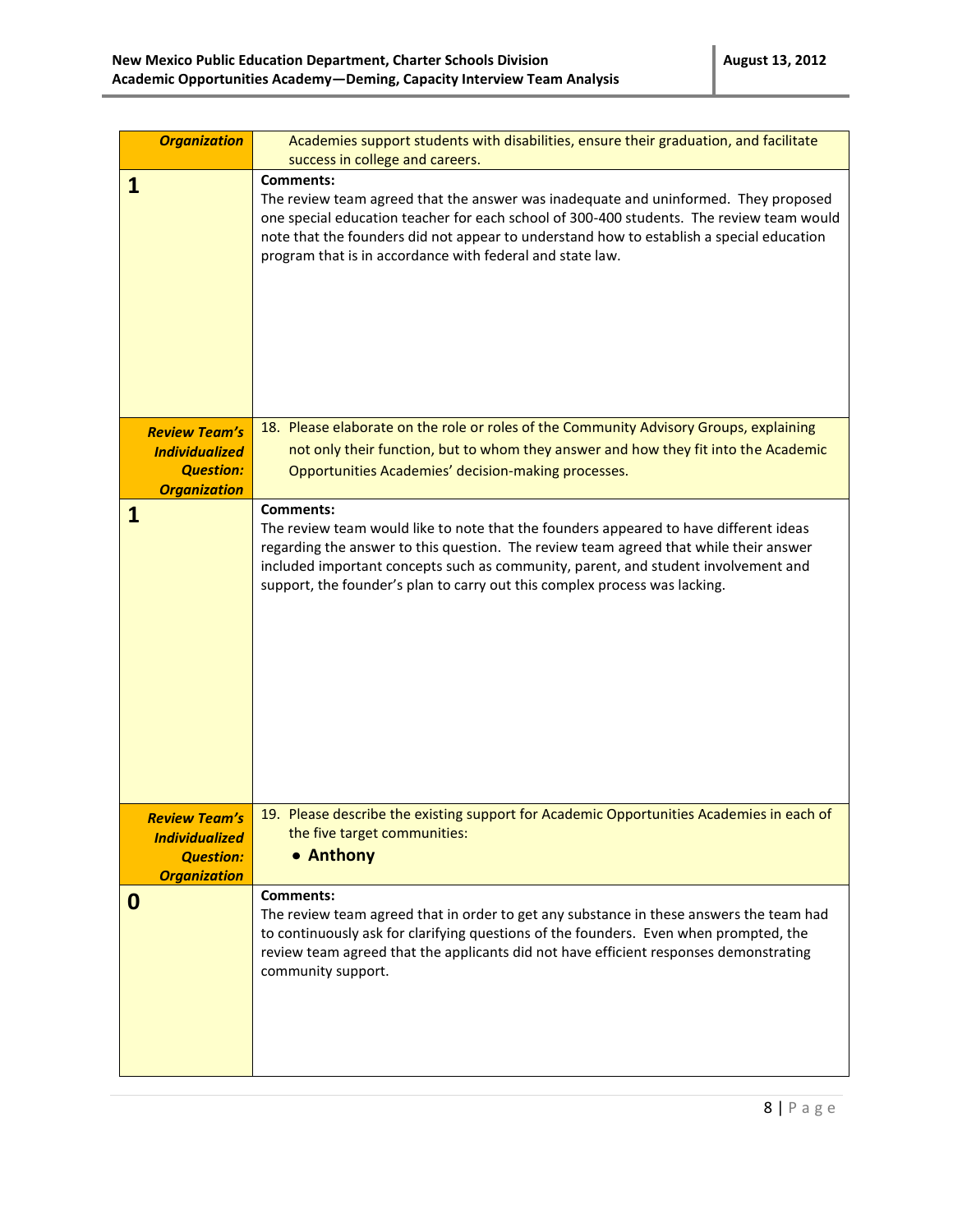| <b>Review Team's</b><br><b>Individualized</b><br><b>Question:</b><br><b>Organization</b> | 20. Please describe the existing support for Academic Opportunities Academies in each of<br>the five target communities:<br>• Alamogordo                                                                                                                                                                            |
|------------------------------------------------------------------------------------------|---------------------------------------------------------------------------------------------------------------------------------------------------------------------------------------------------------------------------------------------------------------------------------------------------------------------|
| 0                                                                                        | <b>Comments:</b><br>The review team agreed that in order to get any substance in these answers the team had<br>to continuously ask for clarifying questions of the founders. Even when prompted, the<br>review team agreed that the applicants did not have efficient responses demonstrating<br>community support. |
| <b>Review Team's</b><br><b>Individualized</b><br><b>Question:</b><br><b>Organization</b> | 21. Please describe the existing support for Academic Opportunities Academies in each of<br>the five target communities:<br>• Carlsbad                                                                                                                                                                              |
| $\boldsymbol{0}$                                                                         | <b>Comments:</b><br>The review team agreed that in order to get any substance in these answers the team had<br>to continuously ask for clarifying questions of the founders. Even when prompted, the<br>review team agreed that the applicants did not have efficient responses demonstrating<br>community support. |
| <b>Review Team's</b><br><b>Individualized</b><br><b>Question:</b>                        | 22. Please describe the existing support for Academic Opportunities Academies in each of<br>the five target communities:<br>• Deming                                                                                                                                                                                |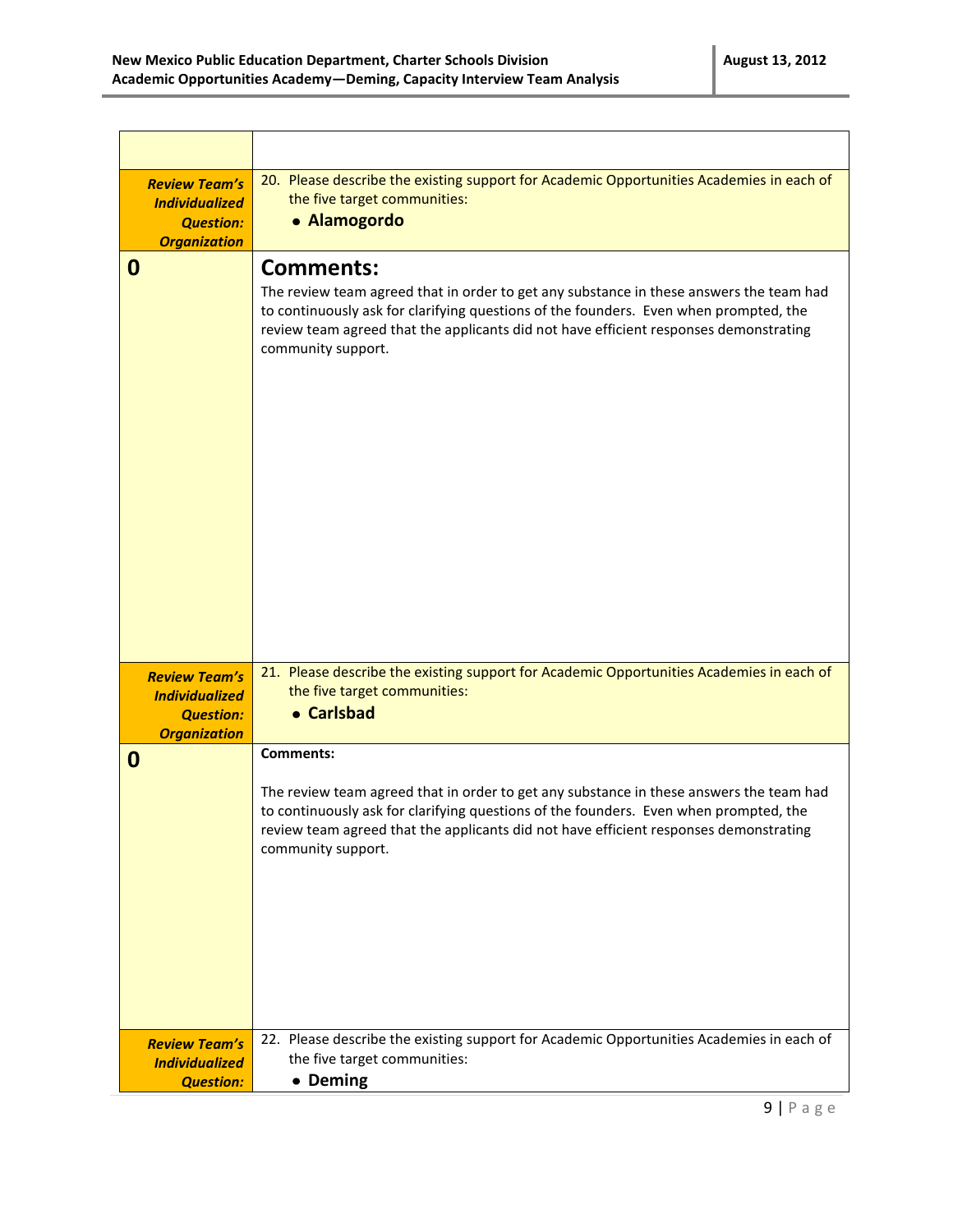| <b>Organization</b>   |                                                                                                                                                 |
|-----------------------|-------------------------------------------------------------------------------------------------------------------------------------------------|
| 0                     | <b>Comments:</b>                                                                                                                                |
|                       | The review team agreed that in order to get any substance in these answers the team had                                                         |
|                       | to continuously ask for clarifying questions of the founders. Even when prompted, the                                                           |
|                       | review team agreed that the applicants did not have efficient responses demonstrating                                                           |
|                       | community support.                                                                                                                              |
|                       |                                                                                                                                                 |
|                       |                                                                                                                                                 |
|                       |                                                                                                                                                 |
|                       |                                                                                                                                                 |
|                       |                                                                                                                                                 |
|                       |                                                                                                                                                 |
|                       |                                                                                                                                                 |
| <b>Review Team's</b>  | 23. Please describe the existing support for Academic Opportunities Academies in each of                                                        |
| <b>Individualized</b> | the five target communities:                                                                                                                    |
| <b>Question:</b>      | • Las Cruces                                                                                                                                    |
| <b>Organization</b>   |                                                                                                                                                 |
| 0                     | <b>Comments:</b>                                                                                                                                |
|                       |                                                                                                                                                 |
|                       | The review team agreed that in order to get any substance in these answers the team had                                                         |
|                       | to continuously ask for clarifying questions of the founders. Even when prompted, the                                                           |
|                       | review team agreed that the applicants did not have efficient responses demonstrating                                                           |
|                       | community support.                                                                                                                              |
|                       |                                                                                                                                                 |
|                       |                                                                                                                                                 |
|                       |                                                                                                                                                 |
|                       |                                                                                                                                                 |
|                       |                                                                                                                                                 |
|                       |                                                                                                                                                 |
|                       |                                                                                                                                                 |
|                       |                                                                                                                                                 |
|                       |                                                                                                                                                 |
|                       | 24. Describe the envisioned structure for managing and governing the five proposed                                                              |
|                       | schools.                                                                                                                                        |
|                       | • Is there a single managing organization that oversees all five schools?                                                                       |
|                       | • Is there one board for all five schools, or a separate board for each school and an<br>over-arching board for Academic Opportunities Academy? |
| <b>Review Team's</b>  | • Is each school entirely autonomous, with only a shared mission and vision to                                                                  |
| <b>Individualized</b> | connect them?                                                                                                                                   |
| <b>Question:</b>      |                                                                                                                                                 |
| <b>Organization</b>   | Please describe institutional relationships and reporting lines.                                                                                |
| .5                    | <b>Comments:</b>                                                                                                                                |
|                       |                                                                                                                                                 |
|                       | The review team agreed that the applicants appeared to have thought about several viable                                                        |
|                       | options for how to set up their governance. However, their plan does not represent a site-                                                      |
|                       | based school but instead represents an EMO. Again, the review team agreed that their                                                            |
|                       | answer to this question showed a lack of research and understanding of NM Charter School                                                        |
|                       | Law.                                                                                                                                            |